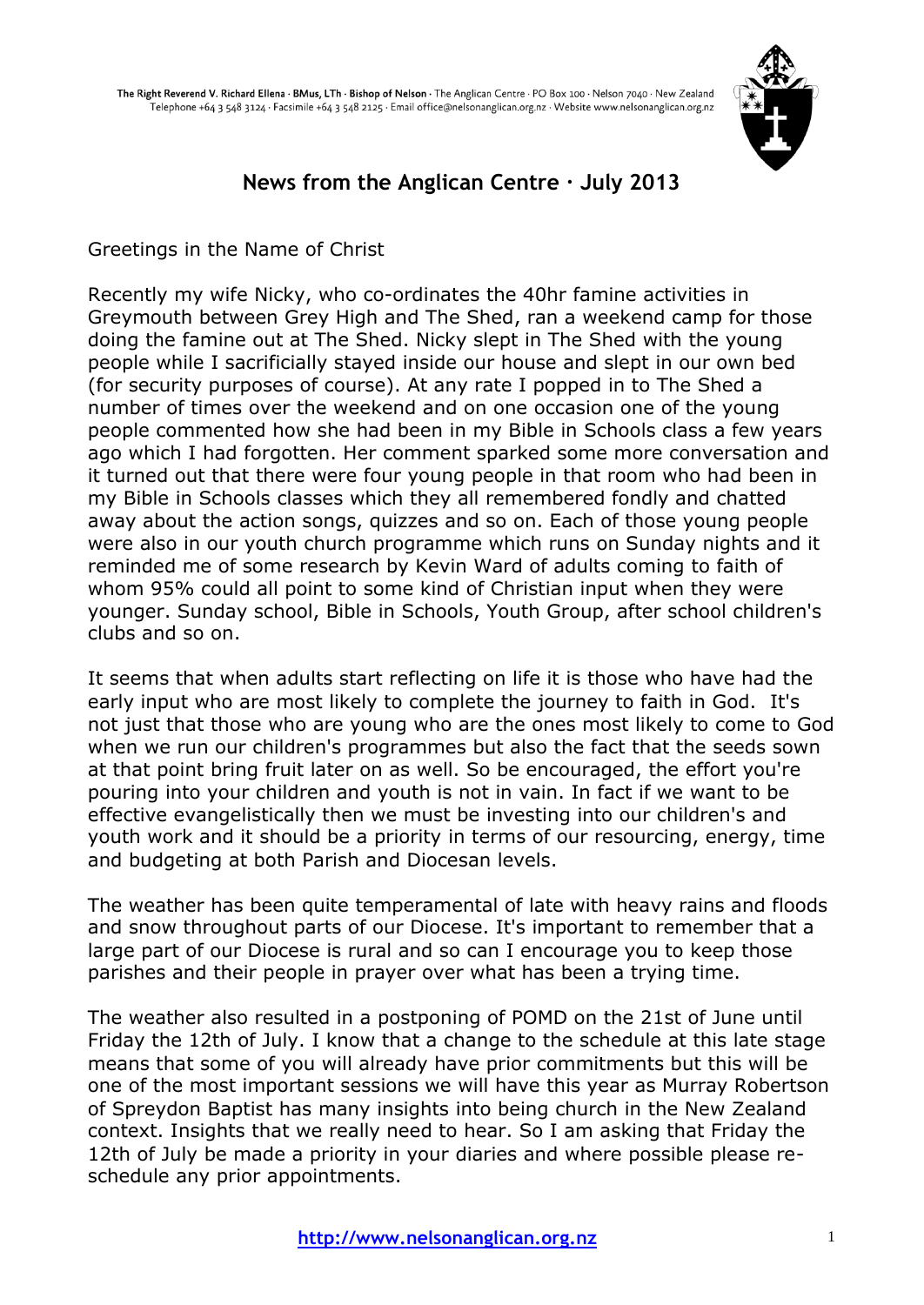Please continue also to keep Bishop Richard and Hilary in your prayers as they continue on their sabbatical. Pray also for the Board of nomination as they continue to work towards making an appointment at Victory (the decision was made by the nominators to re-advertise this position) and for the team at the Diocesan office as they look after the reins while Bishop Richard is away.

Yours in His Service

Ven. Tim Mora Vicar General, Nelson Diocese

And, a snippet of news from Bishop Richard & Hilary

*We are now settled into the Bishop's house in Oxford. Temperatures are a little bit different. After enjoying 30 - 36 degrees around Turkey we have come here to an English summer of 15 - 18 degrees. We loved the trip around Turkey,*

*Ephesus and Pergamum and the visit to Gallipoli was deeply moving. It's an interesting country - and although they are having their difficulties with the protests we didn't encounter any of that.*

*I had an interesting experience about half way through the tour. I was doing my Bible reading for the day in the bus and my first chapter that morning was Genesis 23. I was in the middle of reading it when the guide came on the speaker system to tell us that we were driving through the centre of the old Hittite civilisation and that the next day we would be going to the Hittite museum. Read Genesis 23 and see why it blew me away!!*

*This Sabbatical is proving to be a real Godsend and we are certainly loving the break.*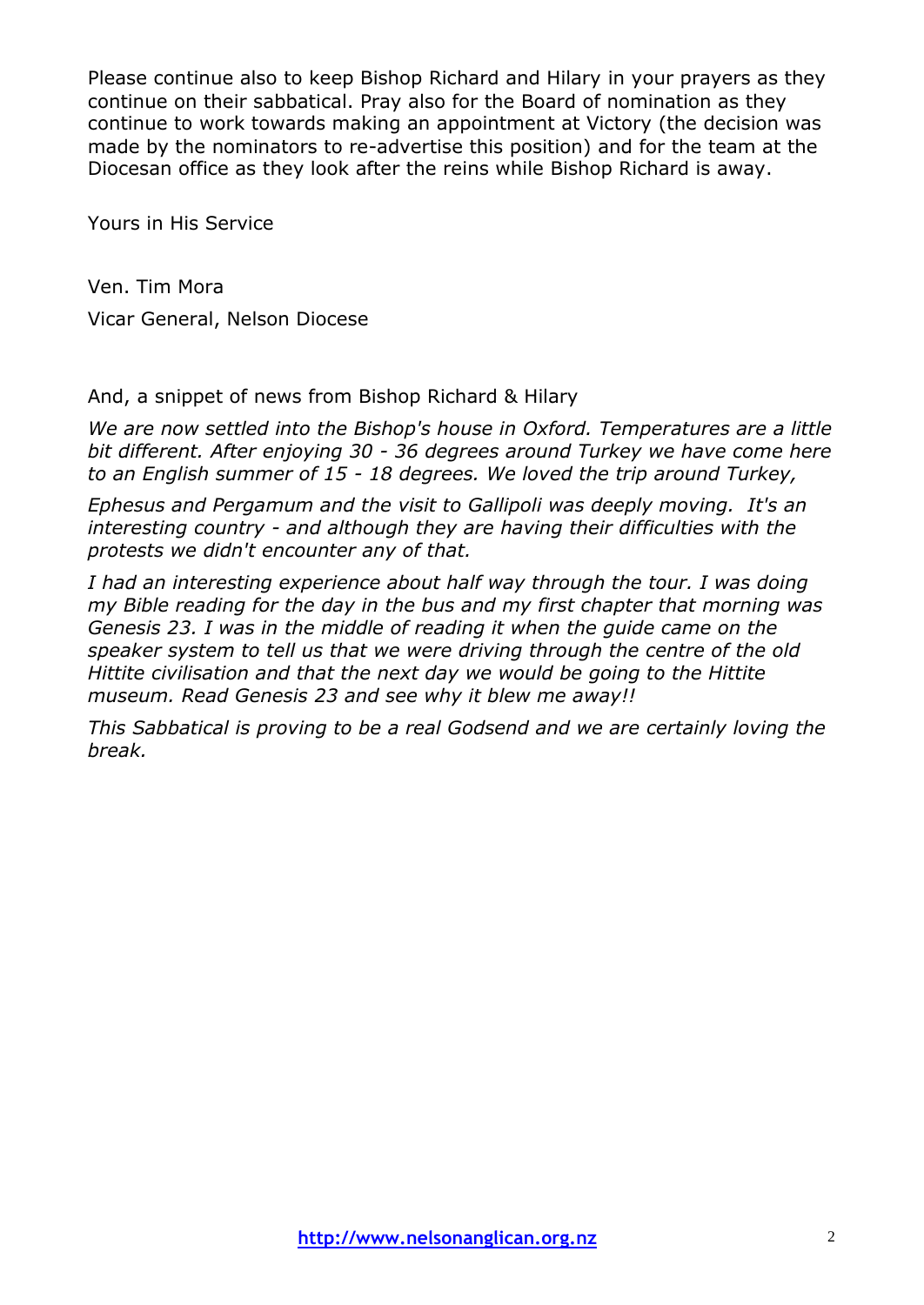# **For your Prayers**

- $\triangleright$  For Bishop Richard and Hilary during their three months sabbatical/study leave.
- $\triangleright$  For Victory Parish as they seek a new vicar and Revds Mary and Charles Worsley, Priests-in-Charge during this transitional period.

### **Events & Notices in our Diocese**

- **EQUIP Ministry Education** Nelson/Waimea **Sat June 29.** Mawhera **Sat Aug 17**
- **Bishopdale Chapel monthly services:** Friends of Bishopdale Chapel advise change of time to the monthly services. As of  $4<sup>th</sup>$  July, services are on the first Thursday of each month at **11.15am,** at Bishopdale Chapel.
- **POMD Friday, 12th July** at All Saints. Guest speaker will be Murray Robertson. Topic: Mission and Evangelism – The place of proclamation (How do we proclaim the gospel in our community). (This is the rescheduled date).
- **Child Safe/Safe Here** training days will be run by Julie Hintz of StraNdZ for all involved in children & youth ministries as well as for those in leadership and holding responsibilities in the church (eg vestries). Dates for training **Nelson** - 15<sup>th</sup>, 17<sup>th</sup> August, 21st September; **Blenheim** – 14 September; **Waimea** – 19 October; **Mawhera** – 2 November. (see more information re the modules, under Children & Family ministries of this Ad Clerum)
- **Diocesan Overseas Mission Council (DOMC)**  advance notice….. Missions festival: Saturday 26 October (Labour weekend) – a Diocesan festival at Brightwater parish from 10am-4pm with Archbishop Philip Richardson as keynote speaker. More details will follow.
- $\triangleright$  **Synod 2013** When: 10, 11, 12 October 2013. Where: Picton (Marlborough)
	- o **REMINDER** that Synod reports need to be in by 12 July. Please email to [deborah@nelsonanglican.org.nz](mailto:deborah@nelsonanglican.org.nz)

### **Notices outside our Diocese**

- **The ABBEY –** National Anglican Youth ministry conference on the weekend of **23-25 August** at El Rancho, Waikanae. Opportunity for Anglican youth leaders to gather, train, fellowship, be encouraged and equipped for their role. Great speakers and workshops. Contact Luke Shaw for Nelson Diocese group registration: [youth@nelsonanglican.org.nz](mailto:youth@nelsonanglican.org.nz)
- **Lectionary Error** To advise that Lectionary dates of Maori Language week are incorrect. Maori Language week is  $1^{st}$ -7<sup>th</sup> July 2013 not the last week of July as in the Lectionary.
- **St Mary's Diocesan School, Stratford** Centennial Celebrations 14-16 February 2014. Organisers would like to advise former members of the school who may be interested in these celebrations. Please contact: [oldgirls@stmarysstratford.school.nz](mailto:oldgirls@stmarysstratford.school.nz)
- **Vaughan Park Scholarships 2014** Reminder that applications close on 5 September 2013. For full information including criteria and Application and Conditions of Grant, please contact 09 473 2600 or email [director@vaughanpark.org.nz](mailto:director@vaughanpark.org.nz) or submit a Scholarship Enquiry or a Scholars and Writers Opportunity Enquiry using the form on [www.vaughanpark.org.nz](http://www.vaughanpark.org.nz/) Scholarships.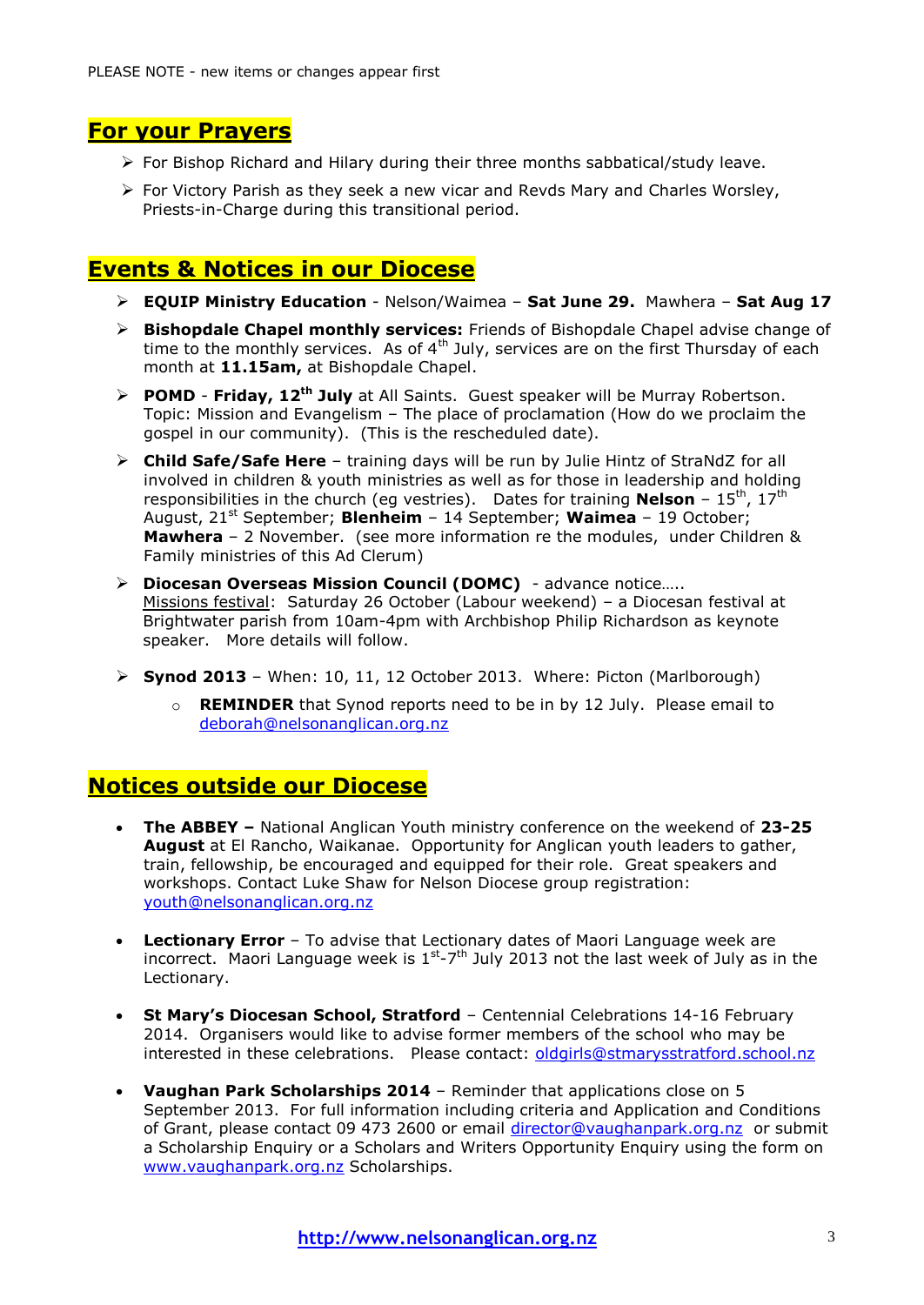- **Gospel Bicentenary 2014 (25 December 1814-2014**) The 2014 gospel bicentenary provides an opportunity to review our past; to commemorate people and events that helped shape our churches and country; and to look forward to building on the strengths of what has gone before. More information on [www.gospel2014.org](http://www.gospel2014.org/)
- **For upcoming retreats at Vaughan Park,** visit their website [www.vaughanpark.org.nz](http://www.vaughanpark.org.nz/)

# **Ministry Education**

#### **TRAINING EVENTS**

#### **CLINICAL PASTORAL EDUCATION (CPE) – URGENT.**

There is still one place left for CPE – beginning mid July until Nov – and I am prepared to fully fund this spot. If you are interested please let me know asap.

#### **COMMUNICATIONS BOOTCAMP** – Rob Harley

October 3-5 (Thr, Fri, Sat) based at Bishopdale Theological College. The cost is \$495pp+GST but I would hope to be able to subsidise some of this. There is a min. number of 12 and max. of 16 places so be in quick. Registration details on the BTC website http://www.bishopdale.ac.nz/news.htm.

#### **EQUIP MINISTRY EDUCATION**

Please advertise these dates in your parishes. **UNIT 8:** Evangelism (Graham O'Brien and David Hollingsworth) Nelson/Waimea – **June 29**  Mawhera – **Aug 17** (Greymouth) - **Note new date** (originally 10<sup>th</sup>)

#### **POMD – THINKING MISSIONALLY:**

#### **Friday July 12**,

#### **Thinking Missionally: Mission and Evangelism**, with **Murray Robertson**.

All Saints – 30 Vanguard St, **10am** start (coffee from 9.30; later start due to flight). Please remember that these sessions are compulsary for all stipended clergy, and optional for all non-stipendary clergy, parish staff, lay leaders. Topics for this session are:

1. The culture of the church.

This session will look at the challenge of developing a missional culture in the church, which in my opinion can take a long time. I think it involves the congregation embracing a holistic understanding of the gospel of the Kingdom of God that Jesus spoke so much about.

#### 2. Equipping believers for evangelism.

This is a topic that I've found that most pastors feel ought to be happening but most of us are not sure what to do about it. I'd like to share the thoughts of James Chong in his book True Story published by IVP. He has a very holistic outline of the gospel which he calls 'the big story' that can be used to share the gospel with others.

3. Developing a permission giving culture.

I'll tell some stories from our Spreydon experience here, about individuals who have been gripped by a missional vision and how the church can act in an empowering rather than a controlling role.

#### 4. Preaching to Kiwis.

Most of our models for preaching come from the UK or the US whose cultures are different to ours. I'd like to make some reflections on what I've observed about the kind of preaching that seems to connect with the Kiwi psych.

**Please note** that in previous years POMD travel has come out of ministry education funding. Because all stipendiary clergy are required to attend in 2013, travel won't be covered by ministry education (but can be covered by normal clergy travel allowance).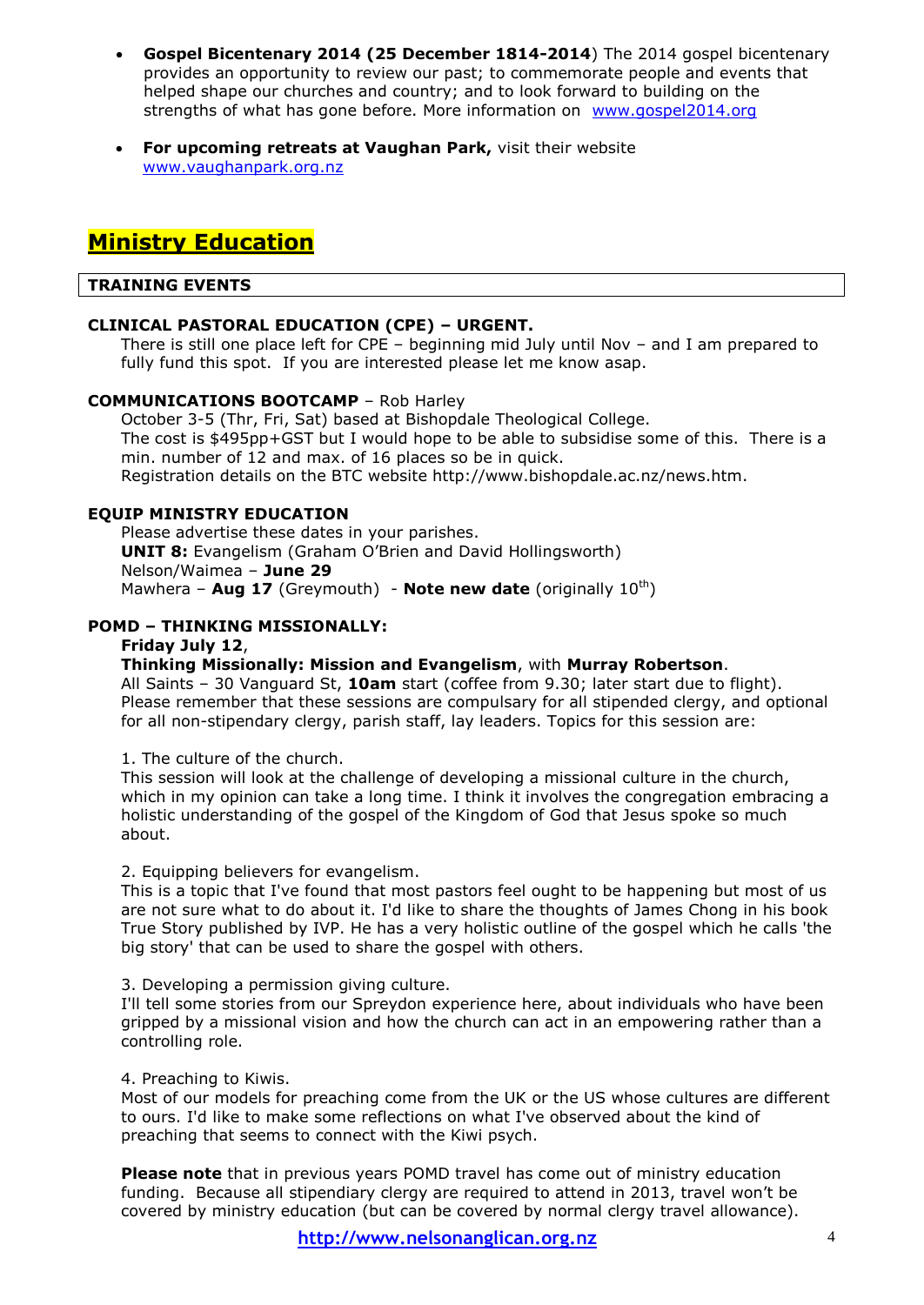#### **MINISTRY APPRENTICESHIP SCHEME**

There are some people who are looking at ordination discernment and are actively involved in Parish ministry, as well as studying through BTC. For these students, the MAS would provide a framework for study and ministry discernment. If they are studying fulltime and engaged in 10hrs a week ministry, I can offer \$6,000 from the Ministry Education programme (Project 6 – Leadership Development) and suggest the parish contribute up to \$2-4,000 making a total grant of up to \$10,000 (rather than up to \$18,000 in the "full" MAS proposal).

Remember the MAS is available for any area of ministry. If your parish is considering the Ministry Apprenticeship Scheme in 2013, please contact me (graham.obrien@bishopdale.ac.nz).

There are a number of paid ministry apprenticeship positions available – so if you know of anyone who may be interested please let me know.

#### **Latimer Fellowship Ministry Retreat 2013.**

Come and be encouraged in ministry as Bishop Paul Barnett opens 2 Corinthians and shows us the apostle Paul's heart for God's people. Pudding Hill Lodge, 11-13 September, cost \$200. Register at www.latimer.org.nz.

#### **RESOURCES**

If you know of any good small group resources please let me know so we can update our supply. **EQUIP** DVDs are also available at Holy Trinity, Greymouth and St Christopher's, Blenheim for loan.

| <b>NAME</b>                                                     | <b>TYPE</b>  | <b>LOCATION</b>                                                                                        |
|-----------------------------------------------------------------|--------------|--------------------------------------------------------------------------------------------------------|
| <b>Essential Jesus</b>                                          | DVD and Book | Anglican Centre                                                                                        |
| E100                                                            | DVD and Book | Anglican Centre                                                                                        |
| Six Steps to<br>Encouragement (Matthias<br>Media)               | DVD and Book | Anglican Centre                                                                                        |
| Six Steps to Talking<br>about Jesus (Matthias<br>Media)         | DVD and Book | Anglican Centre                                                                                        |
| Old Testament Template<br>(Landa Cope)                          | DVD and Book | Anglican Centre                                                                                        |
| Mission of God's People<br>(Christopher Wright)                 | <b>Book</b>  | Anglican Centre and<br><b>Bishop Sutton Library</b>                                                    |
| Following Jesus the<br>servant King (Jonathan<br>Lunde)         | <b>Book</b>  | Anglican Centre and<br><b>Bishop Sutton Library</b>                                                    |
| NEW Six Steps to<br>Reading your Bible<br>(Matthias Media)      | DVD and Book | Anglican Centre                                                                                        |
| NEW The Big Ask:<br>Confronting life's tough<br>questions       | DVDx4        | Anglican Centre                                                                                        |
| NEW POMD with<br>Archbishop Peter Jensen                        | <b>DVD</b>   | Anglican Centre<br><b>Bishop Sutton Library</b><br>Holy Trinity Greymouth<br>St Christopher's Blenheim |
| NEW School of Preaching<br>2013 with Archbishop<br>Peter Jensen | <b>DVD</b>   | Anglican Centre<br><b>Bishop Sutton Library</b><br>Holy Trinity Greymouth<br>St Christopher's Blenheim |

#### **Online: via BTC/ Diocesan websites "Resources" sections.**

BTC has now established a platform to make video presentations available at [www.bishopdale.ac.nz/resources.](http://www.bishopdale.ac.nz/resources) Presentations available also include:

- Bp Graham Cray Fresh Mission Conference, Christchurch, 2010
- Rev Dr David Peterson William Orange Memorial Lecture 2010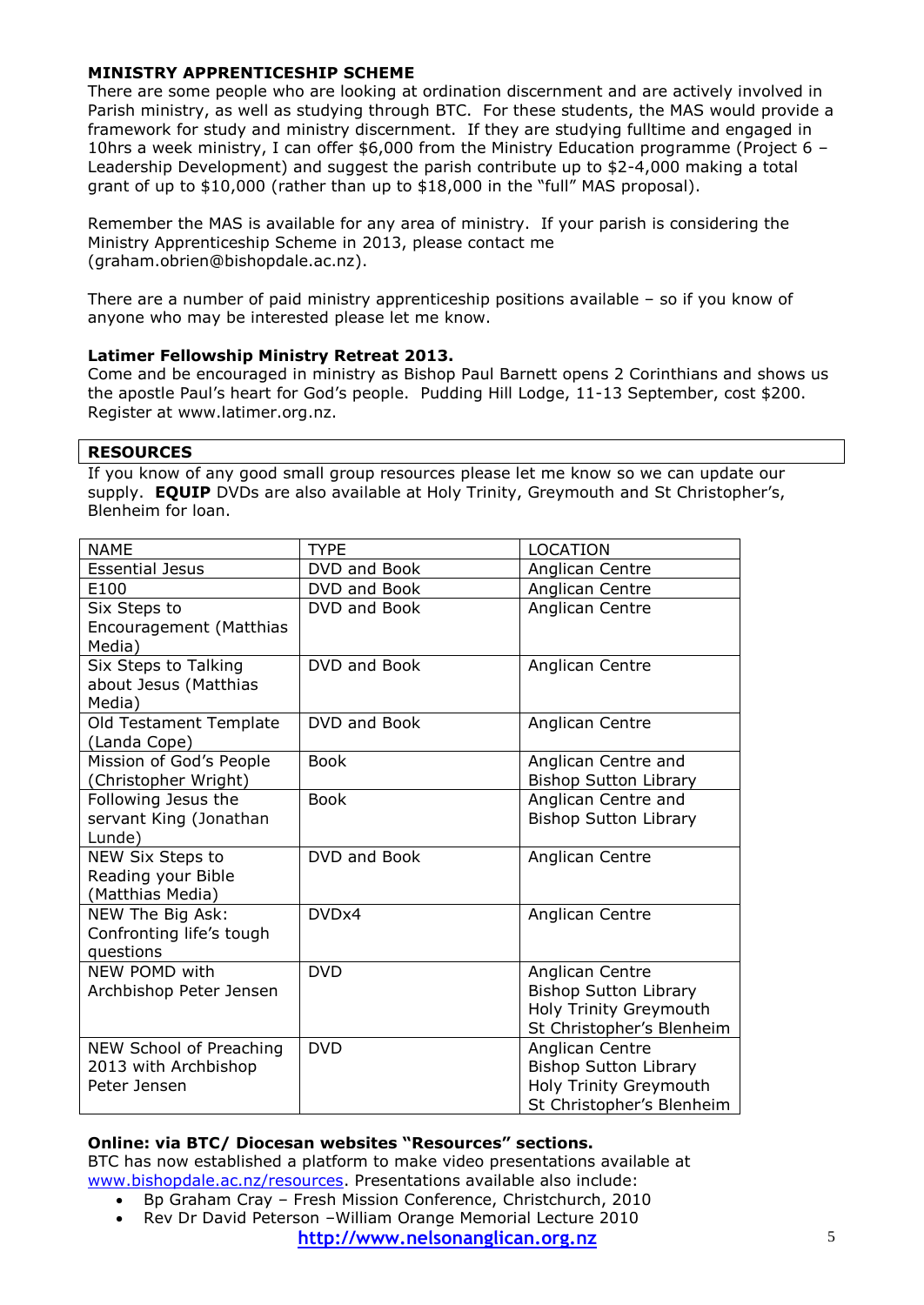- Rev's Tim Mora, Marge Tefft, Robin Kingston Ministry in life's Crises Pike River Disaster, 2011.
- Michael Harvey Unlocking the Growth PDF of powerpoint.
- School of Preaching 2011 with Paul Windsor PDF's also available.
- School of Theology 2011 All presentations and public lecture.
- Rob Harley School of Preaching 2012
- School of Theology 2012. All sessions on DVD (Anglican Center and Bp Sutton Library) and online.
- Rev Dr Christopher Wright powerpoint and video (recorded at Laidlaw College)
- School of Preaching Archbishop Peter Jensen
- **NEW** POMD with Archbishop Peter Jensen
- **NEW** School of Preaching 2013 with Archbishop Peter Jensen

God Bless, Graham [graham.obrien@bishopdale.ac.nz](mailto:graham.obrien@bishopdale.ac.nz)

## **Children and Family News**



**CFM is now on facebook "CFM Nelson"**  Become a friend and get up to date notices, news, photos, ideas etc

**Child-safe / Safe here** Thanks to the clergy who completed & returned the quick survey at POMD on safety of your children, youth & vulnerable adults. The results showed clearly that there was, with the exception of only 2 parishes, an almost total lack of any form of policies or safety procedures for our ministries with children, youth and vulnerable adults. Alongside that, there is generally no training given to lay people on any form of safe process.

The basis of the safe here system is training. Equipping **ALL people involved in children & youth** ministries, as well as those responsible for the church as a whole (vestries etc) plus anyone else interested, to understand the need for safety policies and procedures.

#### **There are four modules of training available ...**

- 1) **Keeping people safe**  Understanding what safety is, why we need to think safety
- 2) **Child Protection** Looking for, responding to the indicators and signs of abuse and neglect.
- 3) **The team leader**  Choosing leaders and volunteers wisely.
- 4) **Risk management and permission to proceed**  Putting it all together.

### **DATES FOR TRAINING**

**Nelson**: Thurs 15-Sat 17th August and Sat September 21st.

**Blenheim**: September 14th, Waimea October 19th,

**Mawhera** November 2nd (via EQUIP training)

We'll get the details of this training out soon, but please do put it in your diaries. It's essential that this comes from the top and that clergy are as aware and as trained as the ministry leaders and volunteers are. The EQUIP training days will also be tailored to cover other vulnerable groups ie those working with the elderly etc.

#### **NEWSLETTER**

Please read the last CFM newsletter for more information, other courses coming up and new

**http://www.nelsonanglican.org.nz** 6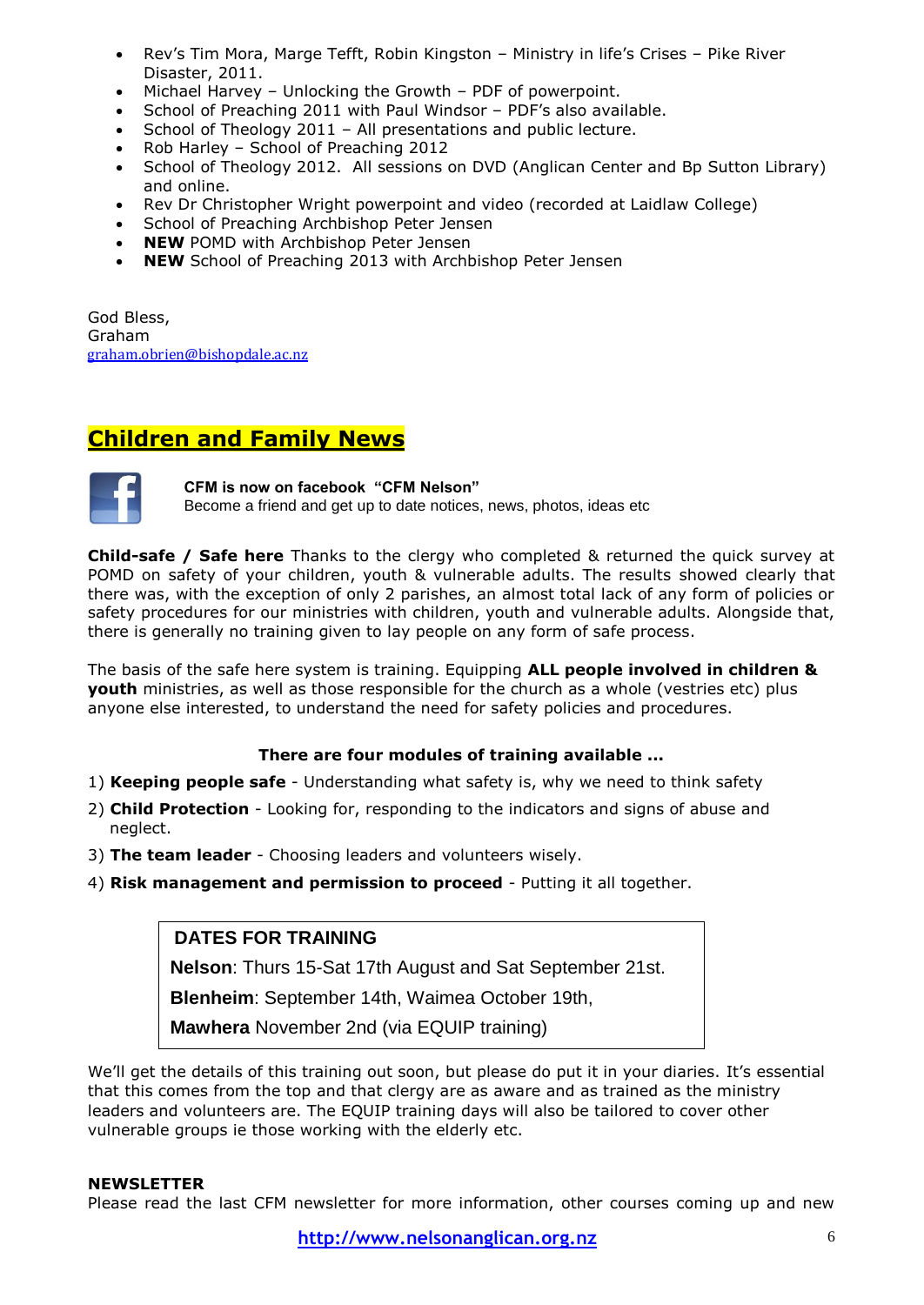resources. If you would like to receive a copy please email me [cfm@nelsonanglican.org.nz](mailto:cfm@nelsonanglican.org.nz)

Jude Benton (Rev) Nelson Diocese Children and Families Ministry Enabler Cell:021 884 931; Office: 03 548 3124 [cfm@nelsonanglican.org.nz](mailto:cfm@nelsonanglican.org.nz)



# **Youth Coordinator's News**

*'Raising up the next generation with a passion for Christ'* Luke Shaw: Youth Coordinator [youth@nelsonanglican.org.nz](mailto:youth@nelsonanglican.org.nz) **[www.youth.nelsonanglican.org.nz](http://www.youth.nelsonanglican.org.nz/)**



# **CHARGE LEADERSHIP**

JUNE 27 (NELSON) AND JUNE 26 (MARLBOROUGH) This is a night for all our youth leaders to gather together over dinner, to chat all things youth ministry, be resourced, network, share, pray and receive input and support. Senior youth looking to step up in to leadership are welcome as well. Nelson and Waimea meet every third Thursday of the month, Marlborough every second Thursday.



# **THE ABBEY**

NATIONAL ANGLICAN YOUTH MINISTRY CONFERENCE 23-25 AUGUST-2013 / WAIKANAE This is the NEW national event - It'll be a weekend of hearing from some top notch guests including Darryl Gardiner, Bishop Justin Duckworth and Carolyn Robertson, as well as loads of youth ministry workshops and space for hanging out with over 100 other Anglican youth leaders - based at El Rancho, Waikanae with mc Spanky Moore and our own City of light helping out with the worship.

Talk to Luke Shaw about registering with the Nelson group

# **Opportunities in our Diocese**

Victory Parish, Nelson - Vicar, Full Time

*Expressions of interest are invited for the position of Vicar to Victory Parish in Nelson City. Victory Parish is a charismatic and evangelical, vibrant inner city parish with a wide cross section of the community represented in parish life. The parish has an effective outreach into its multi-ethnic community. Vision Statement: 'To be a Christ-centred community reaching out to our community'.*

Closing date: Friday, 16th August 2013.

# **Opportunities in other Dioceses**

Ecumenical Hospital Chaplains - Applications sought from experienced chaplains and other suitably qualified ordained clergy able to provide sacramental and pastoral ministry:

- Waikato Hospital : Full-time
- Chaplain to Maori & Wellington Hospital & the Capital and Coast DHB : Part-time The ability to communicate in Te Reo Maori and demonstrate a thorough knowledge of